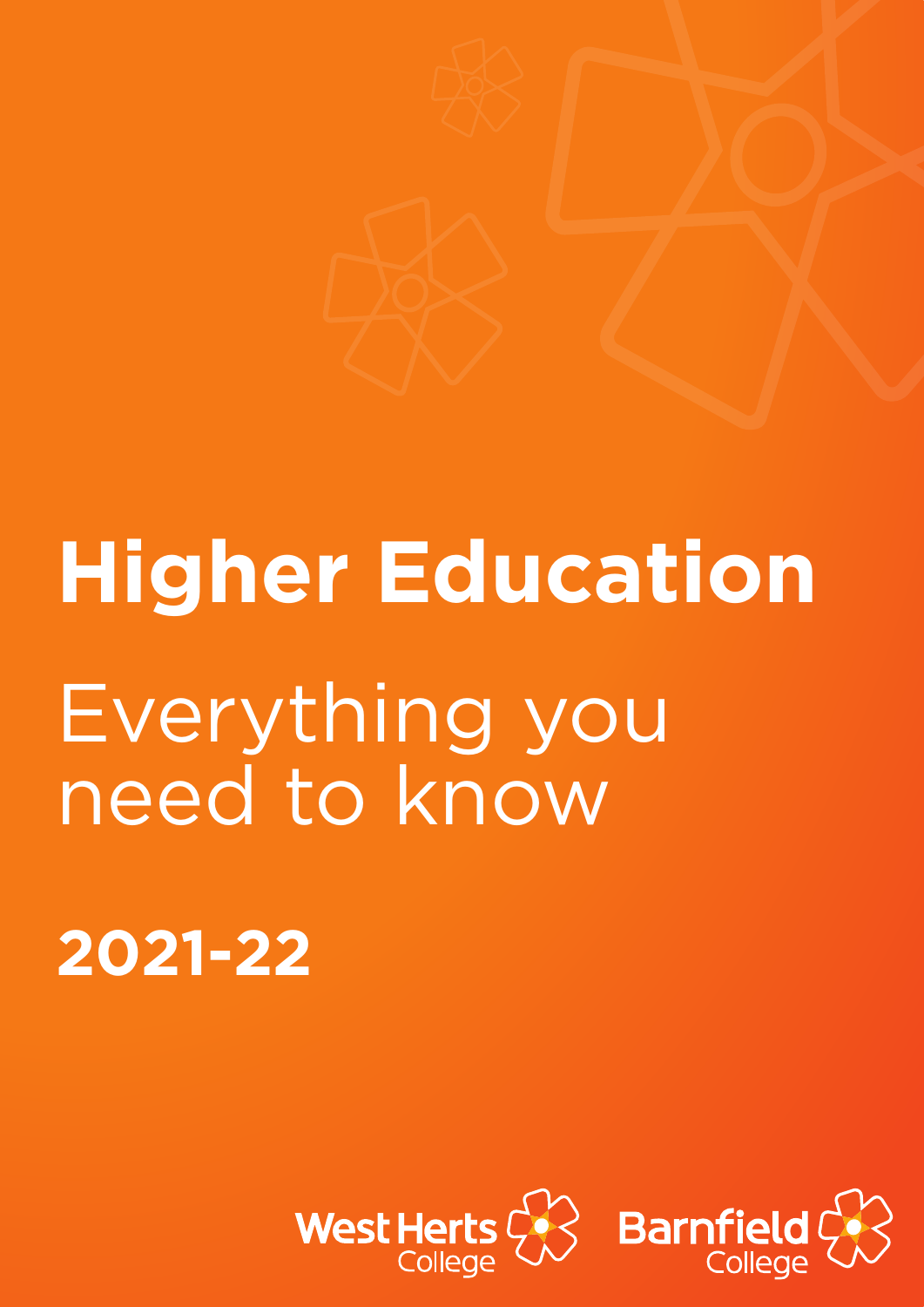## **Contents**





**9** Complaints policy

- **12** Refund & compensation policy
- **15** Fees & finance policy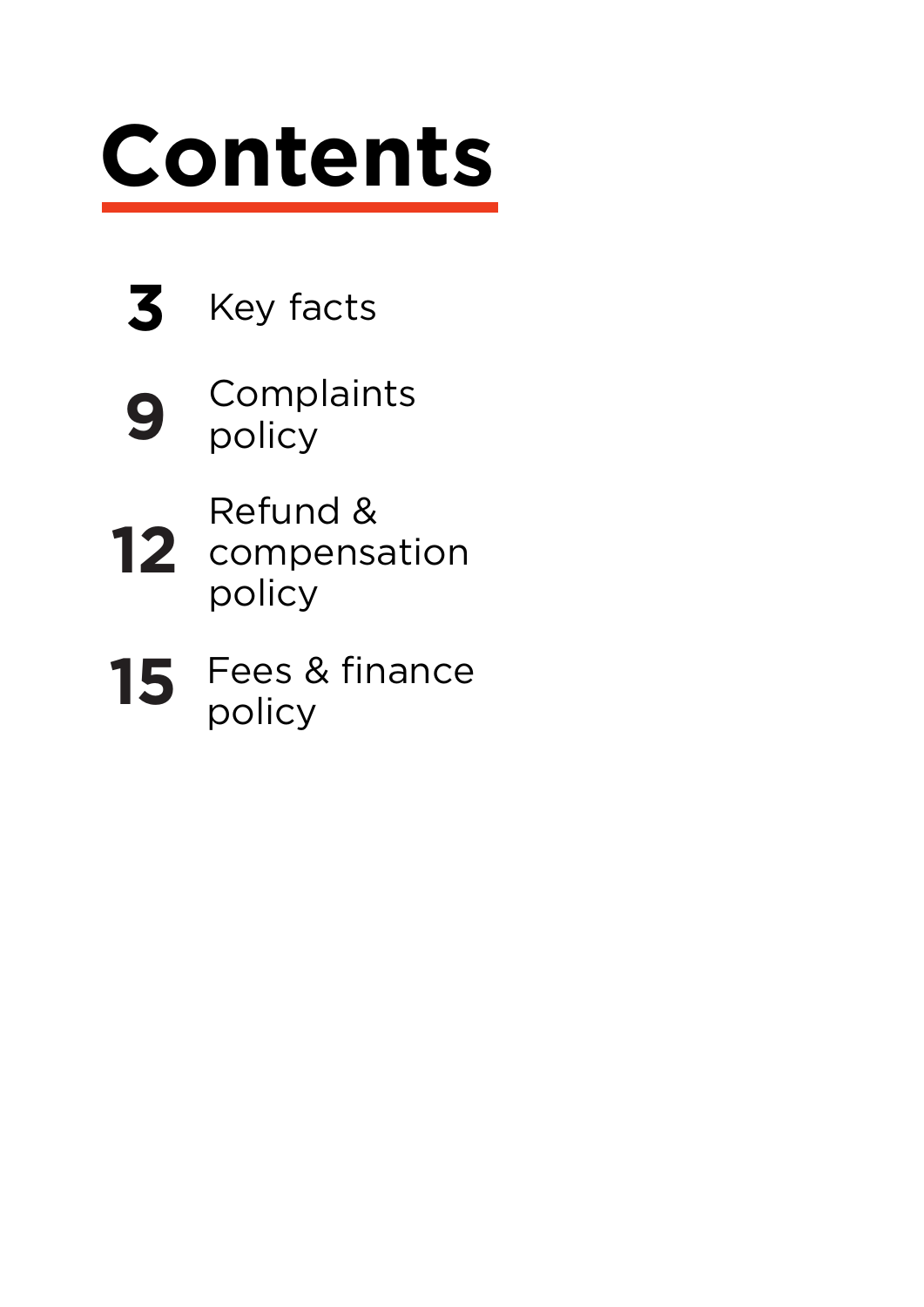#### **Section 1 Introduction**

This document is intended to provide you with some key facts about the relationship that you will have with us if you decide to accept our offer of a place for entry to this academic year. You should therefore read this document carefully before you accept our offer

#### **Joining the Barnfield and West Herts College community**

As a student you will become a member of a community which enjoys many rights and privileges. You will also be expected to accept a number of responsibilities in the interests of the community as a whole. These rights and responsibilities form part of the contractual relationship that will exist between us.

The special ongoing nature of the relationship between you and us makes it impractical to set out the terms of the contract in their entirety in a single place. You can however find the main terms of your contract to study with us in the following places:

- Your **Offer** (our formal offer of a place)
- Our documents that accompany your **Offer** including, the **Fees and Finance Policy, Refund and Compensation Policy, Course Information Sheet, Complaints Policy and Programme Specification**
- Other key **College Policies and Regulations will be shared with students in the College HE Handbook and throughout Induction**

#### **1.1 Your education**

Our goal is to ensure that you are taught, supervised, assessed and supported by staff who are appropriately qualified and experienced, taking into account your needs, the needs of other students and the nature of your course. We will use every reasonable effort to provide your educational and other related services in the manner and to the standards set out in our prospectuses, on our website and in our other published materials.

We recognise that you expect to receive the educational service you are paying for. However, we cannot make an absolute commitment to provide our services at all times in this manner and to these standards because, for instance, there may be circumstances outside our reasonable control which have a detrimental effect on how we provide our services to you. These could include, by way of example, industrial action (including by members of our own staff), civil commotion, severe weather conditions, changes in the law and/or actions taken by a government or public authority, damage or destruction to our buildings or facilities, failures by our suppliers or sub-contractors, or interruption or failure of utility services. If circumstances such as these arise, we will use every reasonable effort to minimise any disruption to you.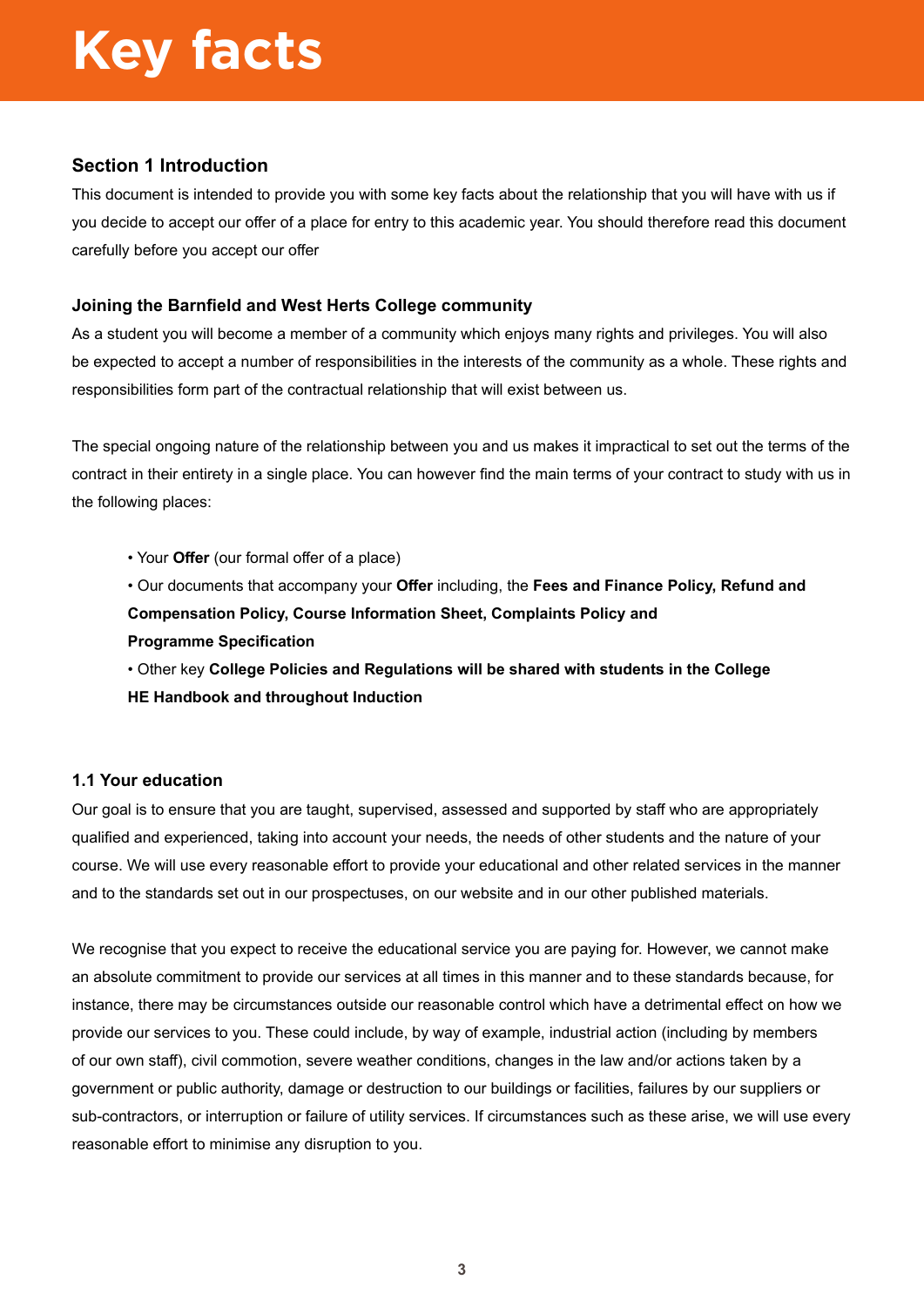#### **1.2 The Programme Specification and your Course Information sheet**

You should have received a **Programme Specification** and **your Course Information sheet**.

The **Programme Specification** contains important detailed information relating to the course you have chosen to study. The **Course Information sheet** supplements the **Programme Specification** and highlights certain other important information about your course.

#### **1.3 Changes to your course or modules**

Although it is never something we do lightly, we may in certain circumstances make changes to the advertised content or structure or methods of delivery of your course or individual modules after you have accepted your offer, which may in certain cases include discontinuing a module. We cannot cover here every possible example of when we might decide to do so, but in normal circumstances it would only be for one or more of the following reasons:

- to reflect changes to the theory in an area of research or practices around the subject or its delivery
- to improve a course or a module (for example, to take account of feedback from students)
- to safeguard academic standards
- to comply with the requirements of an external professional, commissioning or accrediting body (for example, a requirement that certain course content be added, changed or removed or that a particular module is discontinued or included)
- to comply with legal, regulatory or governmental requirements
- where insufficient students have chosen an optional module making it unviable or where a member of staff whose expertise was required to run it is no longer available
- where the change results from other circumstances outside our reasonable control (for example, an external provider no longer being available to contribute to the course or a module)

If we decide to make a change (other than one which is minor or insignificant) before you have registered on the course for the first time, we will inform you as soon as reasonably practicable so that you can decide whether or not you still wish to study with us. If as a consequence you decide not to study with us, we will refund any tuition fees and/or deposit that you have paid in advance in respect of the course in question. For further details regarding our refund policy please see our **HE Fees and Finance Policy**.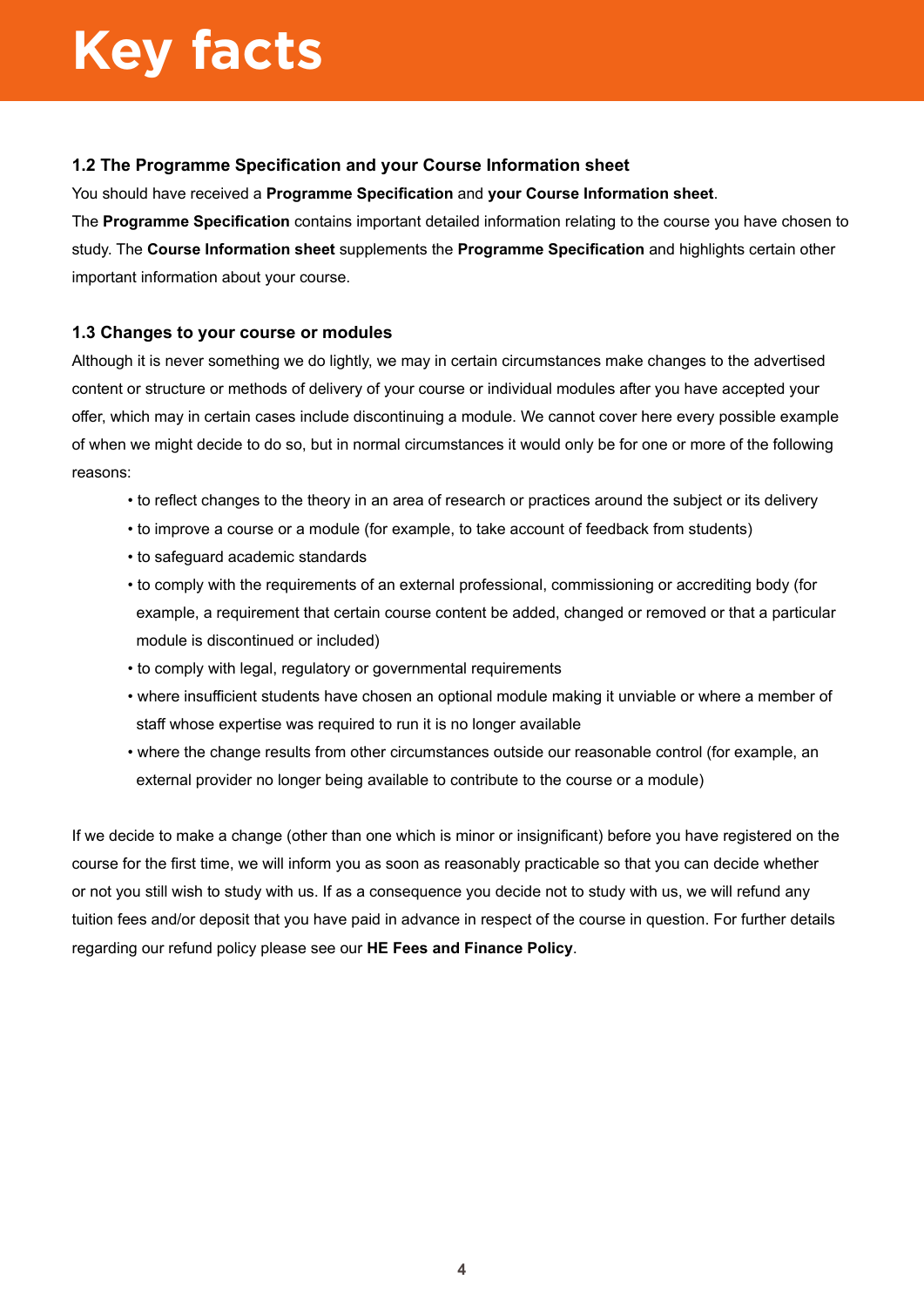If we decide to make a change (other than one which is minor or insignificant) after you have registered, we will similarly inform you as soon as reasonably practicable, and we will also use every reasonable effort to minimise any adverse effect it may have on you. If in spite of our efforts the change is likely to have a serious adverse effect on you (for example, by prejudicing your future choice of career), we will try to find you a suitable alternative course or module with us or (if you prefer) we will try to suggest a suitable alternative course with another education provider. If you change course or module in these circumstances (or simply withdraw from your course), any entitlement you may have to a refund in tuition fees you have already paid will be determined in accordance with our **HE Fees and Finance Policy.**

In the case of a material change to a course or module, we will also in appropriate circumstances try to consult with student representatives with a view to identifying options for, and minimising any adverse effect on, affected students. Some optional modules may have capacity issues and therefore we may not be able to guarantee you a place on your first choice.

#### **1.4 Discontinuing your course**

Sometimes we can only run an advertised course if certain conditions are fulfilled – for example, that sufficient students accept offers to make the course financially viable to run, or that the course is accredited or validated (i.e. officially approved) in time for the start of the academic year. Your **Course Information sheet** will set out any such conditions that apply to your course. If the conditions are not fulfilled and we cancel your course before the start of your studies, we will inform you as soon as reasonably practicable and we will refund you any tuition fees or deposit you may have paid in advance. Where practical, we will also try to find you a suitable alternative course with us or offer you the opportunity to defer your entry to a subsequent intake.

In exceptional circumstances, we may have to merge or even discontinue your course once you have started your studies (and before you have completed them), for one or more of the following reasons:

- to comply with legal, regulatory or governmental requirements
- where accreditation or validation of the course is withdrawn
- in other circumstances outside our reasonable control which make it impossible or prohibitively impractical to continue the course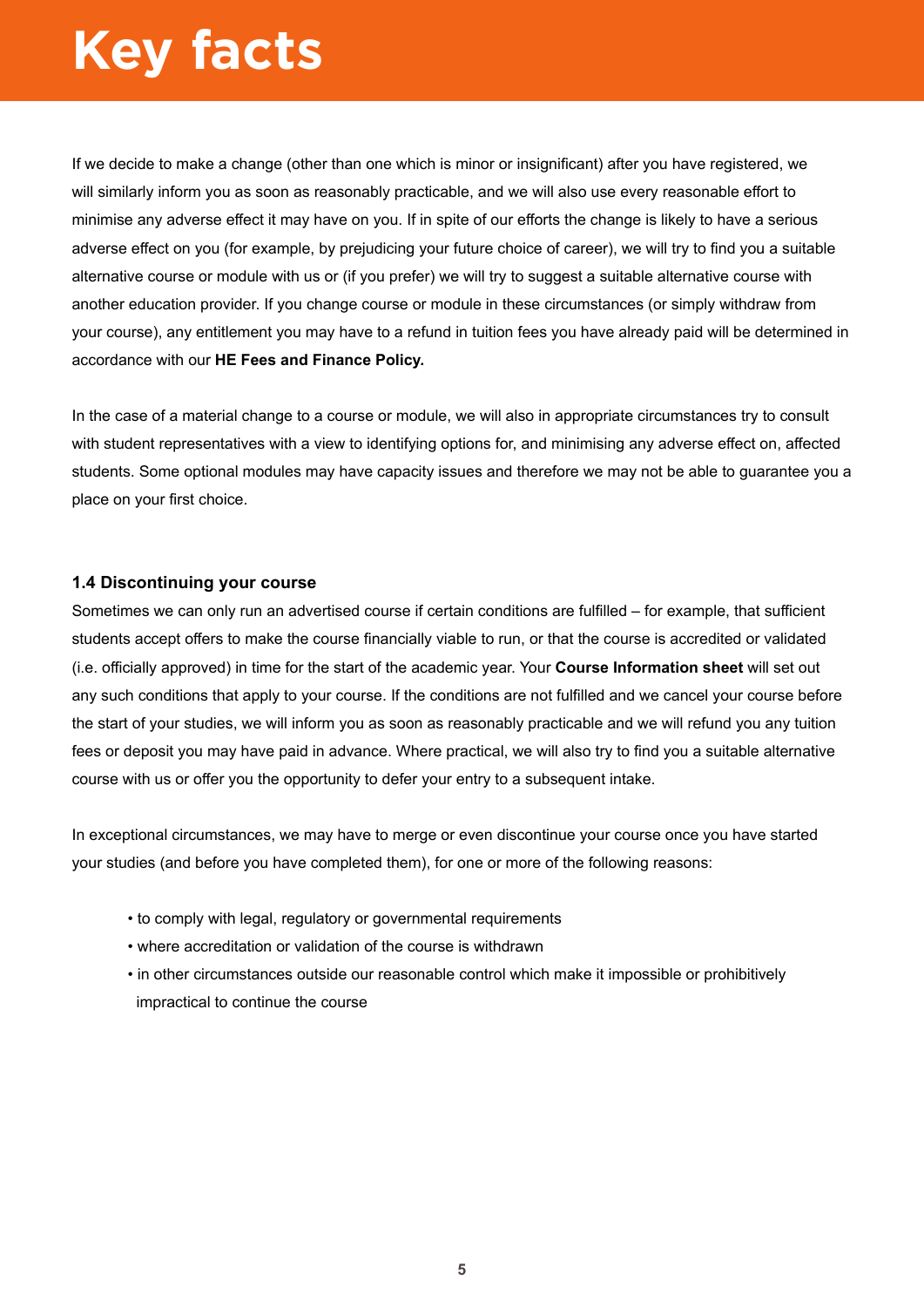If we decide to merge or discontinue your course in these circumstances, we will inform you as soon as reasonably practicable and we will use every reasonable effort to minimise the impact it has on you. Where appropriate, we will try to find you a suitable alternative course with us or (if you prefer) we will try to suggest a suitable alternative course with another education provider. If you do transfer to another education provider in these circumstances, we will co-operate with your new provider in respect of any transfer of credit/ academic progress. If you do not transfer to an alternative course either with us or with another provider, we will keep a record of your credit/academic progress in case you return to higher education in the future. Any entitlement you may have to a refund in tuition fees you have already paid will be determined in accordance with our **HE Fees and Finance Policy.**

#### **1.5 Fees**

You can find detailed information about your tuition fees, including how much they will be and when they are due, in the **HE Fees and Finance Policy**. This document is updated for each academic year and then applies in its updated form to all members of our community. However, any increases in your fees will, provided you remain on the same course, continue to be governed by the relevant provisions of the **HE Fees and Finance Policy** for 2021/22.

The **Course Information Sheet** also contains information about any additional course-specific costs that you may have to pay (for example, for specialist equipment such as art supplies or laboratory overalls, or for contributions to field trips).

#### **1.6 Data Protection**

We hold and process personal information about individual students including some sensitive personal information.

#### **1.7 Complaints**

Our aim is to provide an excellent service to all our applicants and students. We recognise that occasionally things do go wrong and if, for whatever reason, you are unhappy with any aspect of our relationship with you, you can raise it with us either less formally through the teaching team or formally as a complaint. A copy of the College Complaints Policy is included in this correspondence and is available on StudentRoom and in Student Support.

If you are an applicant and wish to request a review of a decision on whether you satisfy the general principles of admission and the entry requirements of the course you have applied for, you should contact our College Admissions Team. West Herts - 01923 812345 Barnfield - 01582 569569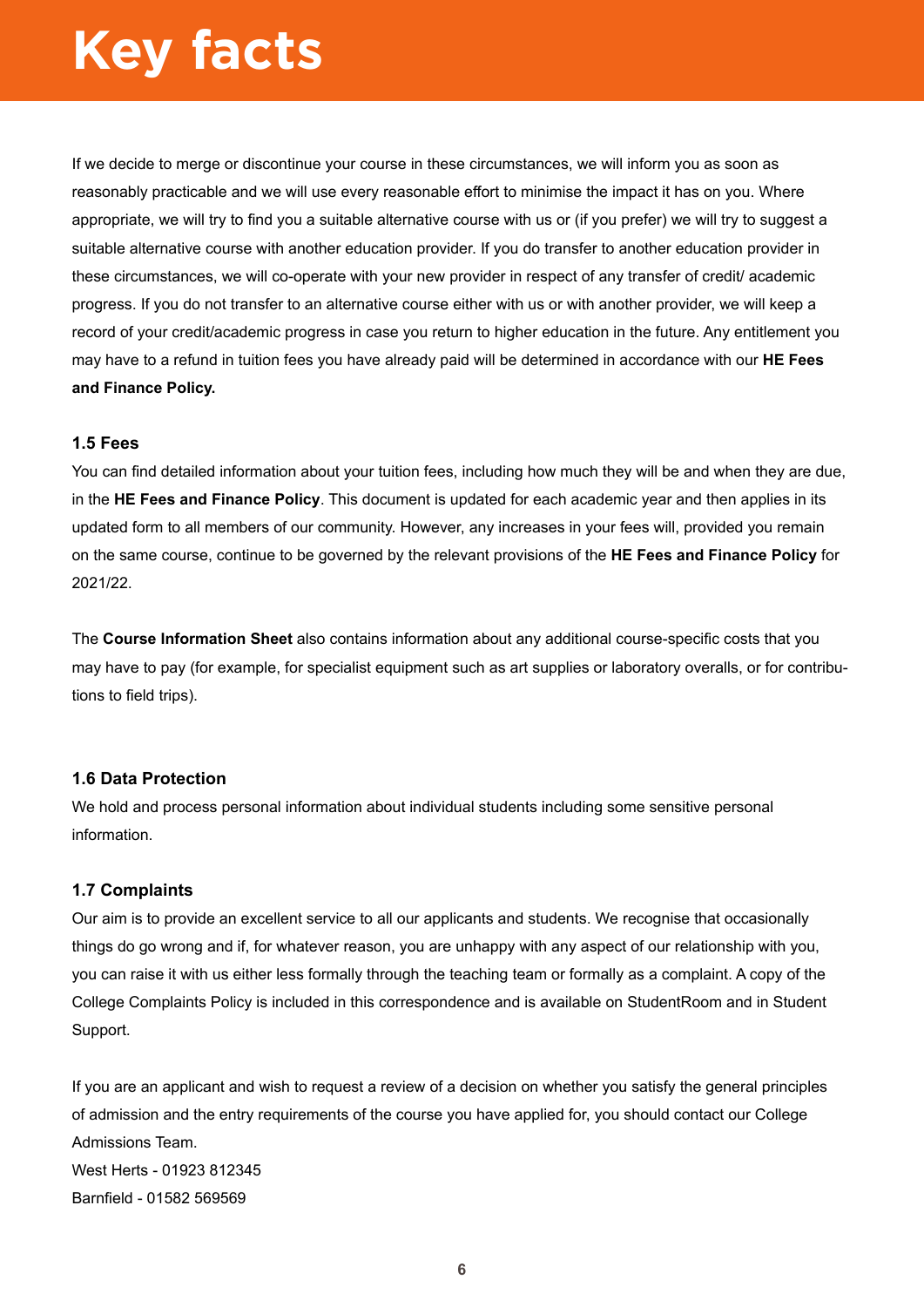#### **1.8 Information you provide in your application**

It is very important that the information you provide as part of your application is totally accurate, to the best of your knowledge and belief. It is equally important that you do not withhold any information we have asked for which could be relevant to our decision on whether to offer you a place with us.

If we become aware, either during your application or once you become a student, that you have provided information that is not accurate, or have not disclosed relevant information (e.g. an unspent criminal conviction), we reserve the right (as applicable) to withdraw any offer we have made you, or not to allow you to register or to continue on your course. We also reserve the right both before and after you join us, to require you to produce originals of your qualifications/certificates for verification.

#### **1.9 Changing your mind and your cancellation rights**

If you accept an offer of a place with us, we naturally hope that you will remain with us until the end of your course. We appreciate however that there may be circumstances when you change your mind about studying with us after accepting an offer, or when you want to withdraw early from your course after you have joined us.

If you withdraw early from your course, your liability for unpaid tuition fees and/or your entitlement to a refund of paid fees generally depends upon the date when you withdraw in the relevant academic year. Full details of this can be found in the **HE Fees and Finance Policy**.

In addition, you have a specific cancellation right which is given to you by law if you accept our offer of a place, as set out under sub-sections (a), (b) and (c) below:

(a) Right to cancel

If for any reason you change your mind about joining us after you have accepted our offer (which is the point when your contract to study with us is formed), you have a legal right to cancel your contract for a period of 14 days starting on the day after you accepted our offer. To exercise this right to cancel, you must inform us of your decision to cancel by way of any clear statement (e.g. a letter sent by post or e-mail). To meet the cancellation deadline, it is sufficient for you to send your communication concerning your exercise of the right to cancel before the cancellation period has expired. If you made your application via UCAS, please also refer to the offer letter sent by UCAS (visible in your UCAS Track account) for any cancellation instructions they may have given you.

(b) Effect of cancellation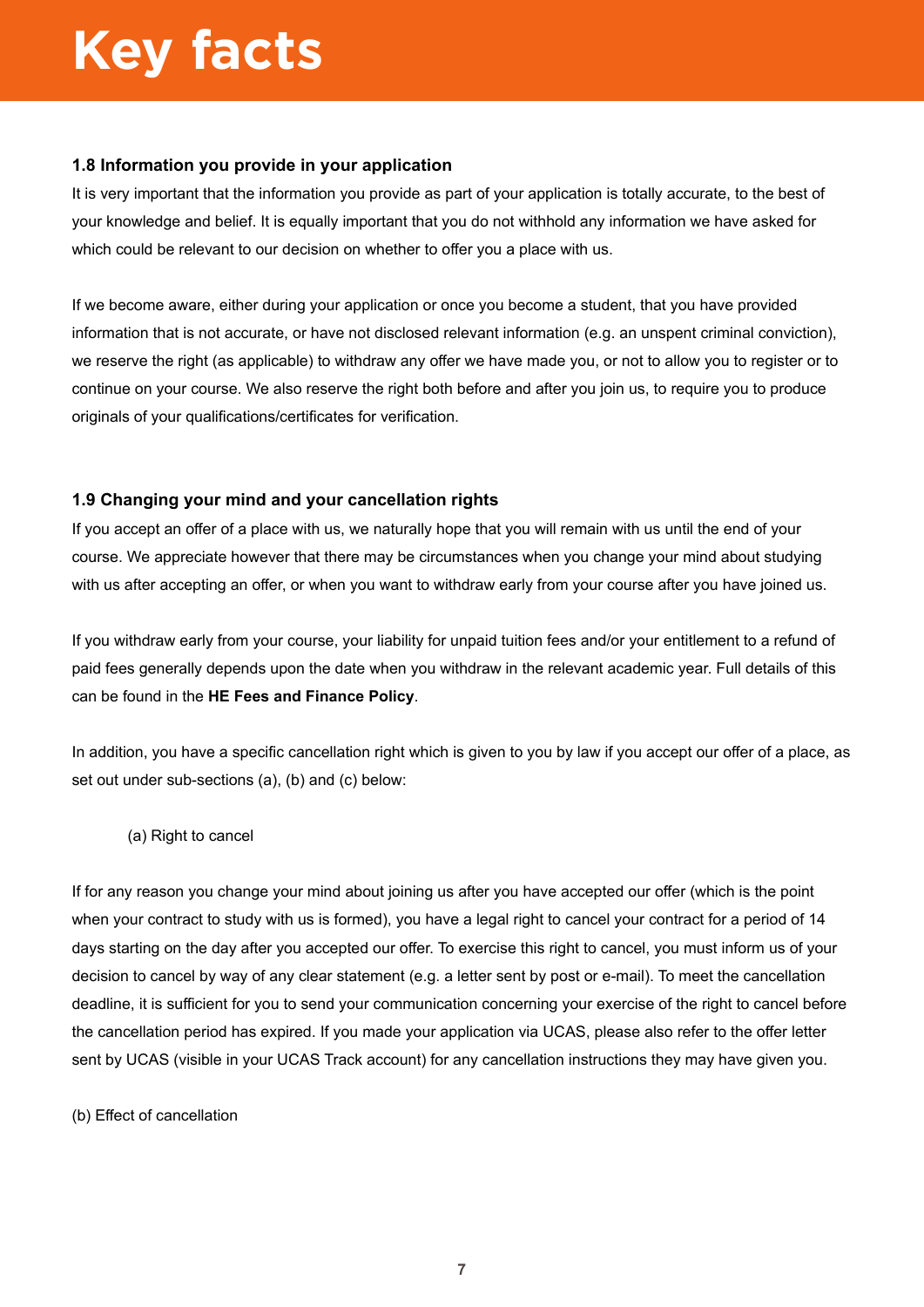If you cancel your contract in accordance with the previous sub-section, we will reimburse to you all payments received from you in respect of the cancelled contract. We will make the reimbursement without undue delay, and not later than 14 days after the day on which we are informed about your decision to cancel the contract. We will make the reimbursement using the same means of payment as you used for the initial transaction, unless you have expressly agreed with us otherwise; in any event, you will not incur any fees as a result of the reimbursement.

#### (c) Starting your course before the end of the cancellation period

Notwithstanding the above, if you ask us to let you start your course before the end of the cancellation period: (a) you will lose your cancellation right if your course completely finishes within the cancellation period and you had acknowledged that you would lose that right in these circumstances; and/or (b) you will retain your cancellation right if your course does not completely finish within the cancellation period, but you will have to pay us for what you have received until the time we were informed of your decision to cancel, calculated on the basis of the value of what you have received in relation to what you would have had to pay for your course as a whole if you had not cancelled.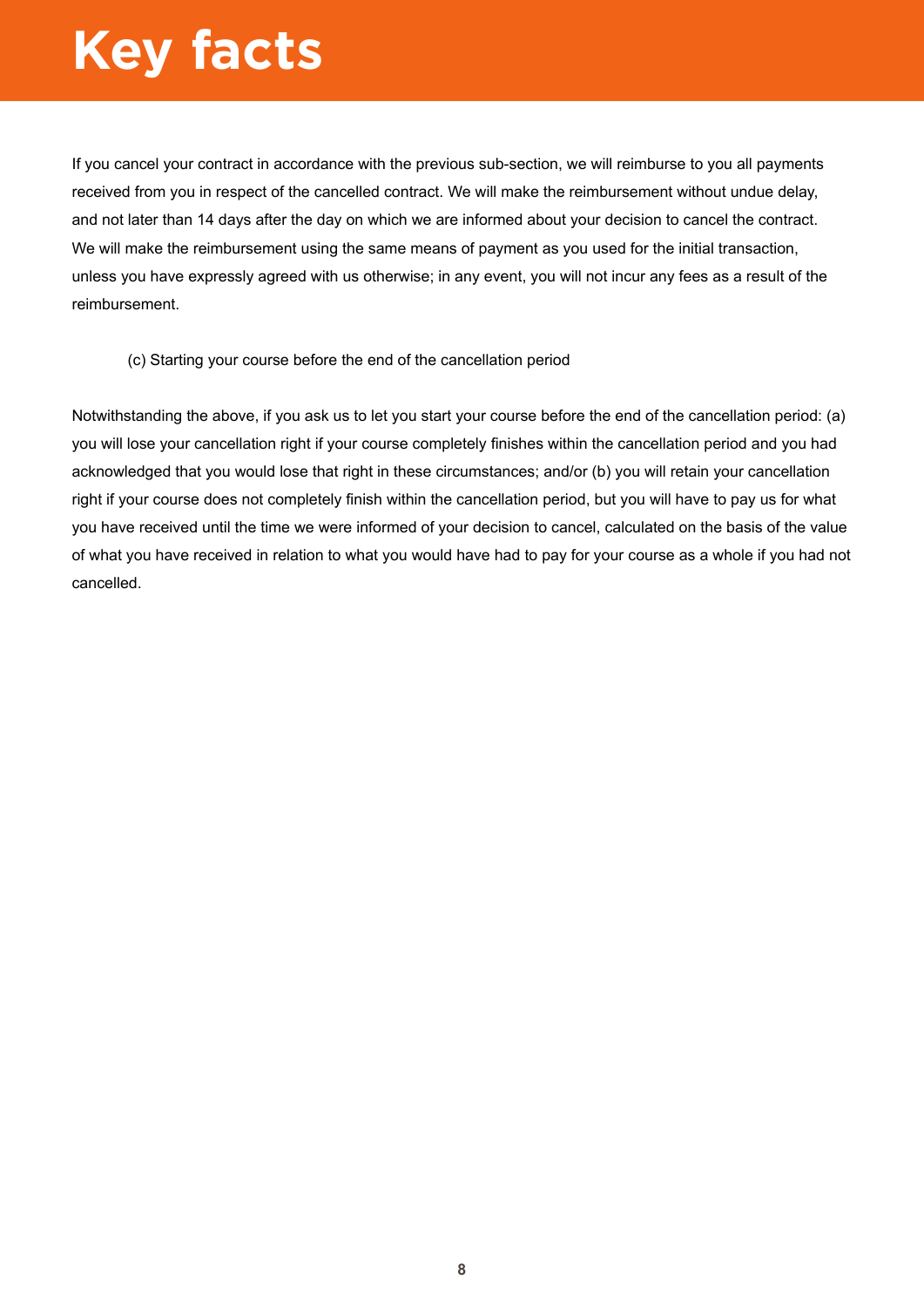### **Complaints policy**

#### **Section 2 Why you should tell us if something has gone wrong**

The West Herts College Group is committed to the continuous improvement of its services and to monitoring the standard of its provision. The College therefore, welcomes and encourages comments, observations and feedback about the quality of services from students; parents/carers; employers; visitors and all other members of the community.

The College will treat all complaints seriously, fairly, efficiently and deal with them positively and with respect.

We would also like to hear from you if you have any other comments or compliments about a service you have been provided. This information can also be shared through the formal comments system, or through many of the other feedback mechanisms available to students at the College.'

#### **2.1 When should you tell us if something has gone wrong**

You should try to tell us what is wrong as soon as possible so that the College can look into the matter and investigate at the time.

In the first instance if possible you should talk to your teacher or tutor about your concerns. Many problems are resolved informally by talking to members of staff about the issue that you have raised. If they are unable to resolve the issue or you would prefer to talk to someone else you can approach your Head of School, student support or the Quality team. If you feel at any point your concerns are not being addressed, you can make a formal complaint using the process outlined in point 3.

While the College will deal with all complaints it may be more difficult to reach a suitable outcome if complaints are not received in a timely manner.

#### **2.2 What to do if you want to tell us about something that has gone wrong**

If you wish to make a formal complaint you should complete the Complaints Form (Appendix A) and return it to the College's Quality team. Alternatively, you can complain in the following ways: by telephone; in person, via email, by post or via the College website.

If you need help to make a complaint, members of staff working in the College's Student Services team will be pleased to help you. You can speak to them by telephone, email or in person.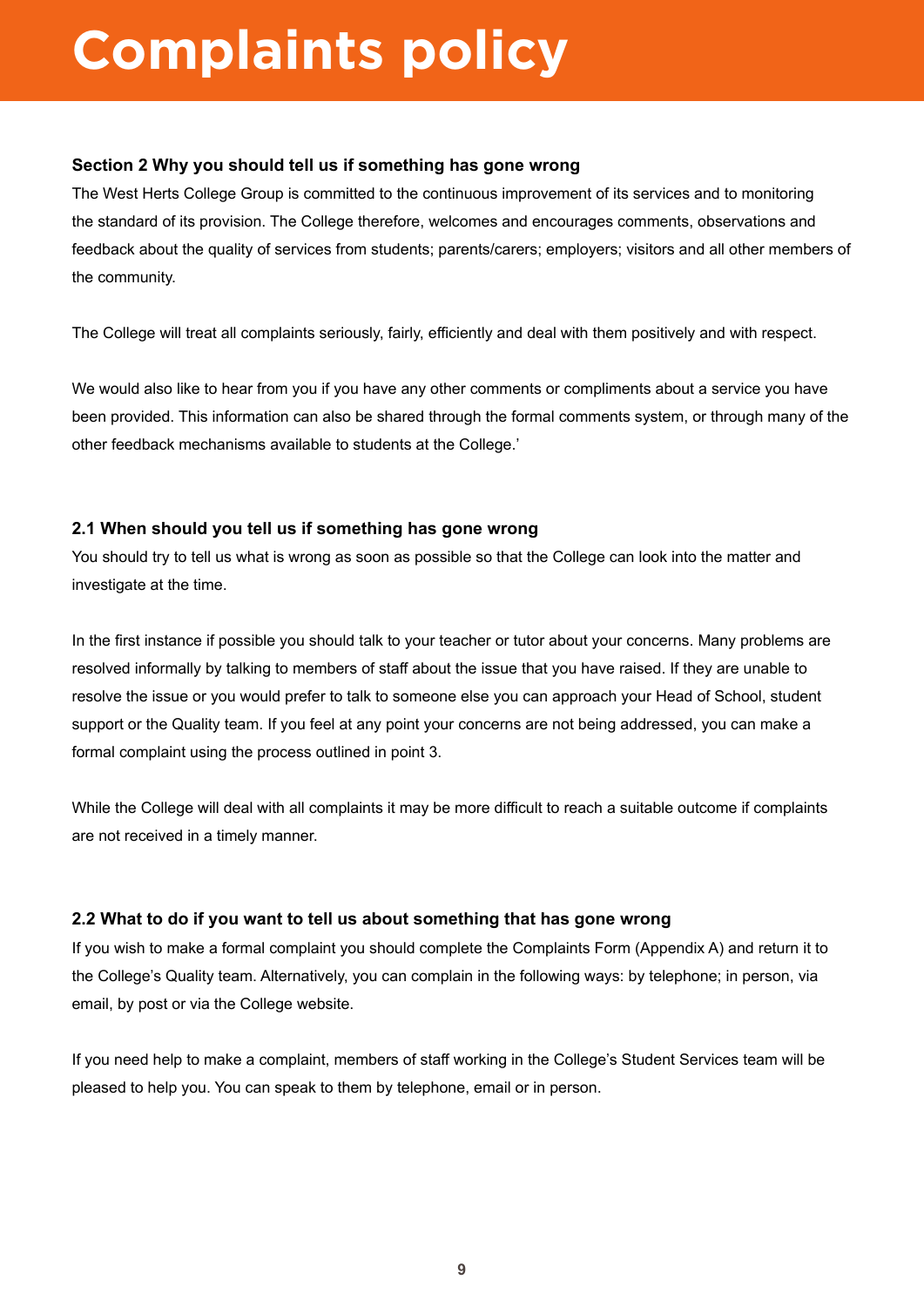### **Complaints policy**

On receipt of a complaint, the Quality team will:

- Acknowledge your complaint by the most appropriate method of communication (e.g. email; telephone; in person)
- Refer the complaint to the most appropriate senior manager in order to resolve the complaint promptly and efficiently
- The senior manager will provide a response confirming the actions taken in writing, or by other agreed methods of communications (e.g. email; telephone; in person) within 10 working days
- Where complex matters require detailed investigation, which may extend beyond 10 days you will be kept updated on the progress and status of your complain

#### **2.3 What to do if you are not happy with the actions taken following your complaint**

If you are not satisfied with the actions taken following your complaint, you have the right to appeal to the Principal. You must appeal within 15 days of receiving notification of the actions taken in response to your complaint, clearly specifying your reasons for appeal. Appeals should be made in writing, or via other methods of agreed communications (e.g. email; telephone; in person)

Upon receipt of an Appeal the Principal will respond within 10 working days in writing, or via other methods of agreed communications (e.g. email; telephone; in person)

The decision of the Principal is final.

If you have fully exhausted the College's complaints procedure and remain dissatisfied with the outcome, you can appeal to the other external organisations e.g. awarding body, ESFA, Office of the Independent Adjudicator. (\*Please see additional Higher Education guidance\*)

If you require support to contact external agencies, members of staff working in the College's Student Services team will be pleased to help you.

\* The Office of the Independent Adjudicator will normally need a Completion of Procedures Letter, which the provider, WHCG, will send you once you have completed its complaints or appeals procedures. This letter, usually labelled as a Completion of Procedures Letter, will set out the issues that have been considered, the provider's final decision and the deadline for bringing a complaint to the OIA. In exceptional circumstances, the OIA may look at a complaint where the internal complaints or appeals procedures have not been completed.

\* OIA Student pages: https://www.oiahe.org.uk/students/

\*\*Specific Higher Education, Awarding Body appeals and complaints processes can be found in the academic appeals policy \*\*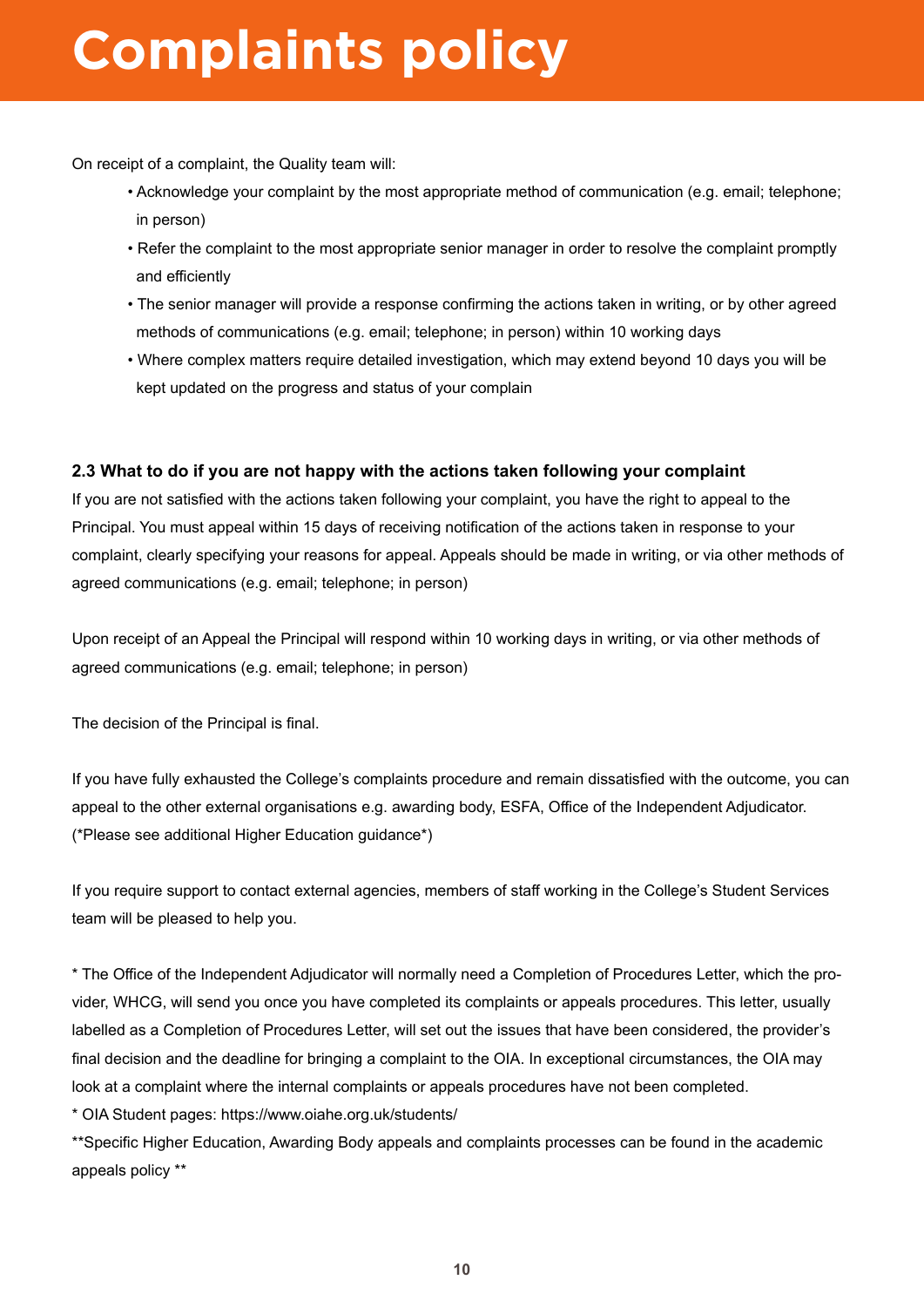## **Complaints policy**

#### **2.4 What records the College will keep**

All records of complaints are kept confidentially for a minimum of three years.

The Deputy Principal will ensure that a summary confirming the nature of complaints is reported to members of the College's Corporation.

The College will treat each complaint separately and will not revisit complaints which have been closed to the satisfaction of the complainant and the College.

#### **2.5 How the College monitor complaints**

The College is committed to ensuring improved access to all customers. To that end, the College monitor complaints in terms of race, gender and disability. In addition, to extend meaningful analysis to other groups of people, the College actively promotes and encourages a culture of disclosure.

#### **2.6 How the College will make improvements following your complaint**

The College will provide training and development or adapt working practices, as appropriate, in order to learn from complaints and to improve the quality of College services.

| l Date of Issue | Authorised by            | l Review Date |
|-----------------|--------------------------|---------------|
| I January 2021  | College Leadership Group | January 2022  |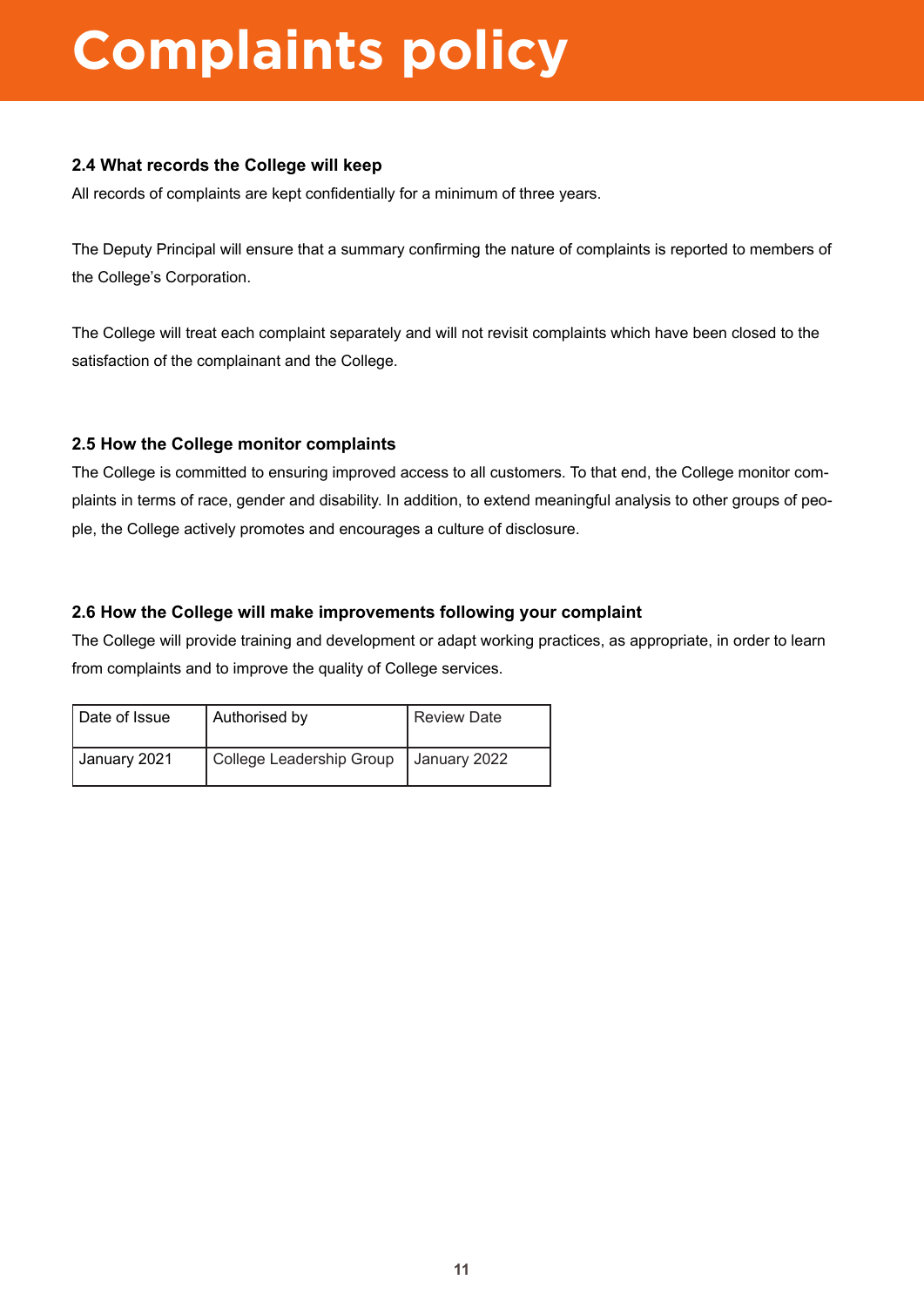### **Refund & compensation policy**

#### **Section 3 Refund and Compensation Policy**

The College recognises that there are circumstances in which it is fair and reasonable to refund students for fees paid and, in some rare circumstances, to pay additional compensation. This policy outlines these circumstances. The College requires students to sign a Learning Agreement at the commencement of their course. This Agreement commits the Student (or their sponsor where relevant) to pay for the course fee stated in the Agreement. However, there are exceptions and special circumstances. These are outlined below.

#### **For students who are funding their course fees directly or through a sponsor**

As outlined in the College's Higher Education Fees and Finance Policy, Students become liable for each year's tuition fees in three incremental stages during the course of their year of study as outlined in the table below.

| <b>Student starting in Semester A on a University of Hertfordshire</b><br>or WHCG Higher National course  | <b>Amount due</b>    |  |  |
|-----------------------------------------------------------------------------------------------------------|----------------------|--|--|
| Prior to 4th October 2021                                                                                 | No fee liability     |  |  |
| From 4th October 2021                                                                                     | 25% of tuition fees  |  |  |
| 17th January 2022                                                                                         | 50% of tuition fees  |  |  |
| 18th April 2022                                                                                           | 100% of tuition fees |  |  |
| <b>Students starting in Semester B on a University of Hertfordshire</b><br>or WHCG Higher National course | <b>Amount due</b>    |  |  |
| Prior to 31st January 2022                                                                                | No fee liability     |  |  |
| 31st January 2022                                                                                         | 25% of tuition fees  |  |  |
| 2nd May 2022                                                                                              | 50% of tuition fees  |  |  |
| 8th August 2022                                                                                           | 100% of tuition fees |  |  |
| <b>Barnfield Students on University of Bedfordshire Cert Ed and</b>                                       |                      |  |  |
| <b>PCE programmes</b>                                                                                     | <b>Amount due</b>    |  |  |
| From 6th September 2021 *                                                                                 | 25% of tuition fees  |  |  |
| From 10th January 2022                                                                                    | 50% of tuition fees  |  |  |
| From 25th April 2022                                                                                      | 100% of tuition fees |  |  |
| <b>Barnfield Students on all other University of Bedfordshire</b><br>programmes                           | <b>Amount due</b>    |  |  |
| From 20th September 2021*                                                                                 | 25% of tuition fees  |  |  |
| From 10th January 2022                                                                                    | 50% of tuition fees  |  |  |

\*N.B. 14 day cooling-off period from date of offer for students to withdraw with no financial liability. The 14 days cooling off period is 14 days from either the official start date of the course or the date the student completes registration and becomes Current (whichever is the later).

From 25th April 2022 **100%** of tuition fees

Where a student has withdrawn, and has overpaid their fees in relation to the above table, the College will refund the student the difference within 28 days of the withdrawal date.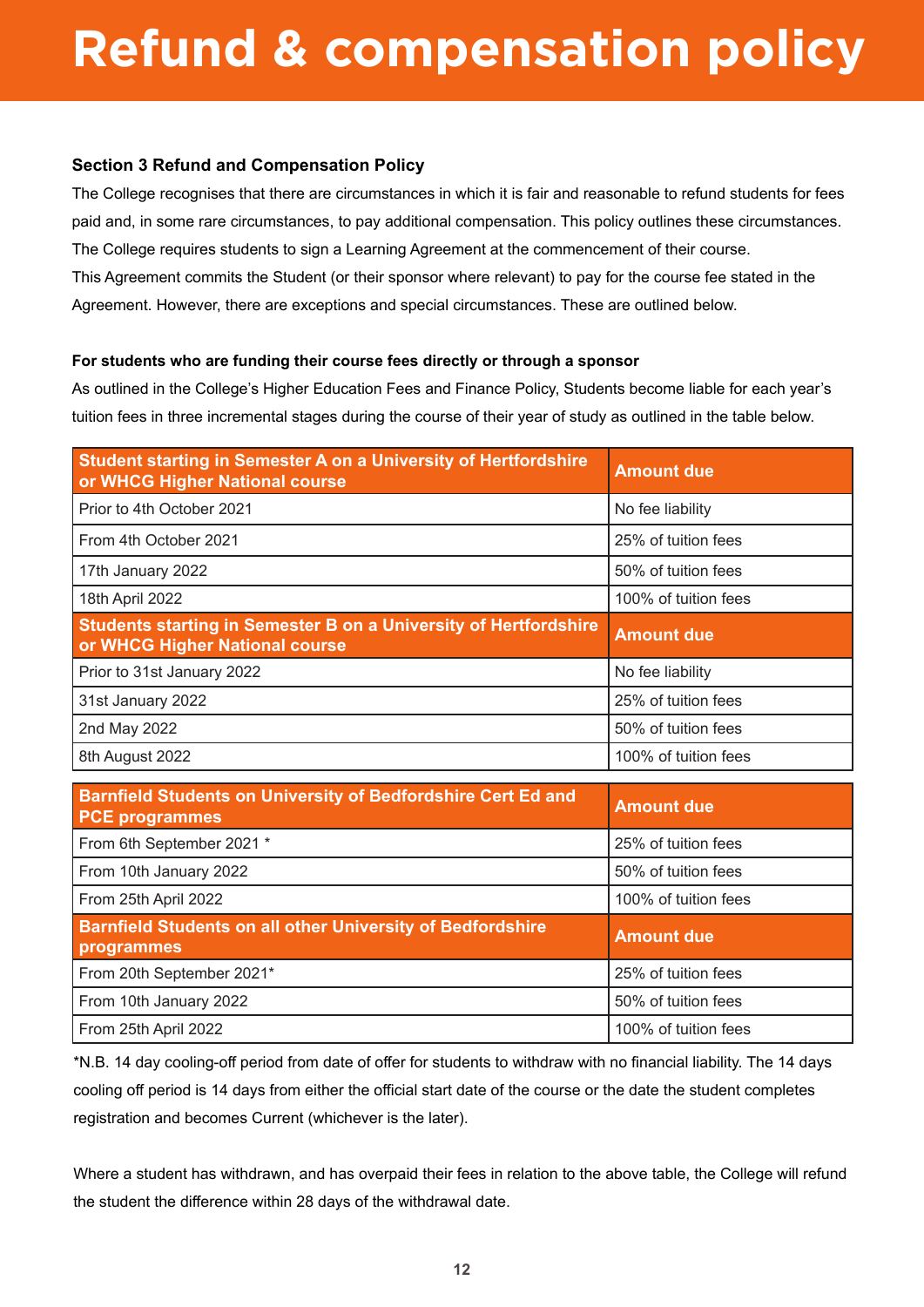### **Refund & compensation policy**

For students in receipt of a tuition fee loan from the Student Loans Company

- For each academic year, tuition fees are paid by the Student Loan Company in three components each year as follows:
	- First instalment: Once they have fully registered onto their course, provided that their application is fully approved and the declaration has been returned
	- Second instalment: Four months after the course start date
	- Third instalment: Seven months after the course start date

• A student with an approved tuition fee loan is deemed to have an obligation to the SLC, rather than the College, for all tuition fees relating to that loan. As such, unless the conditions covered in the General section below applied, the College would neither make any refund to, nor demand payments directly from, such a student in relation to their tuition fees

#### **3.1 General**

#### **Payment of additional travel costs for students affected by a change in the location of their course**

It is highly unlikely that the College would ever change the location of a course after it has started. However, should this ever occur, and there was no similar provision being delivered at the same location, the College would reimburse any additional reasonable travel costs incurred by students as a result of the change.

#### **Compensation where the College does not complete the delivery of a course it has started**

The College is fully committed to complete the delivery of all courses it starts, and will use best endeavours to ensure this occurs. In the extremely unlikely event that this is not possible for any reason, the College would use best endeavours to identify a suitable similar course at a different provider. If this were to occur, the Student would be expected to transfer to the new course, whereupon the College would pay any additional tuition costs, and reimburse any additional reasonable maintenance or travel costs incurred as a result of the change.

If a suitable similar course at a different provider cannot be found, the College would refund the Student all Tuition Fees paid to date and waive any future Tuition Fee liabilities. Furthermore, it would compensate the Student for travel or other associated out of pocket expenses incurred associated with engagement with the course. In this case, the Student should present details of their compensation case to the College's Deputy Principal, Director of Finance and Assistant Director for Student Administration and Exams who would adjudicate and authorise any compensation.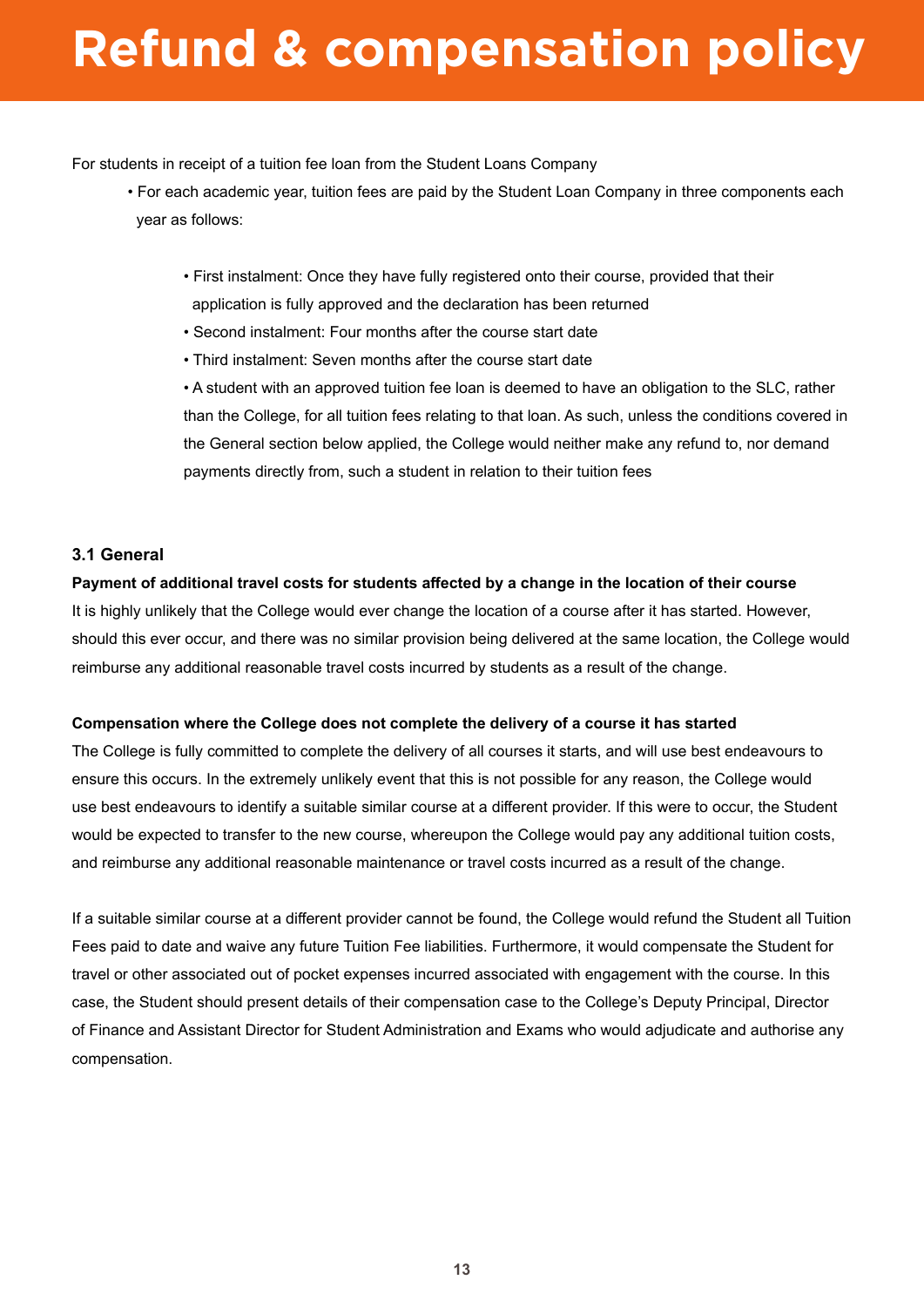### **Refund & compensation policy**

#### **Bursary Funds**

The College has a Discretionary Learning Support and Bursary Policy which covers its bursary payments. Where a bursary has been agreed, the College is fully committed to honouring the associated payments in accordance with the Policy's rules.

#### **College Funds**

The College maintains a Reserves Policy within its Financial Regulations which requires it to plan to maintain minimum cash balances of £3.5m at any point. This would be more than sufficient any potential refunds or compensation covered by this Policy.

| l Date of Issue | Authorised by |  |  |
|-----------------|---------------|--|--|
| September 2022  | CLG           |  |  |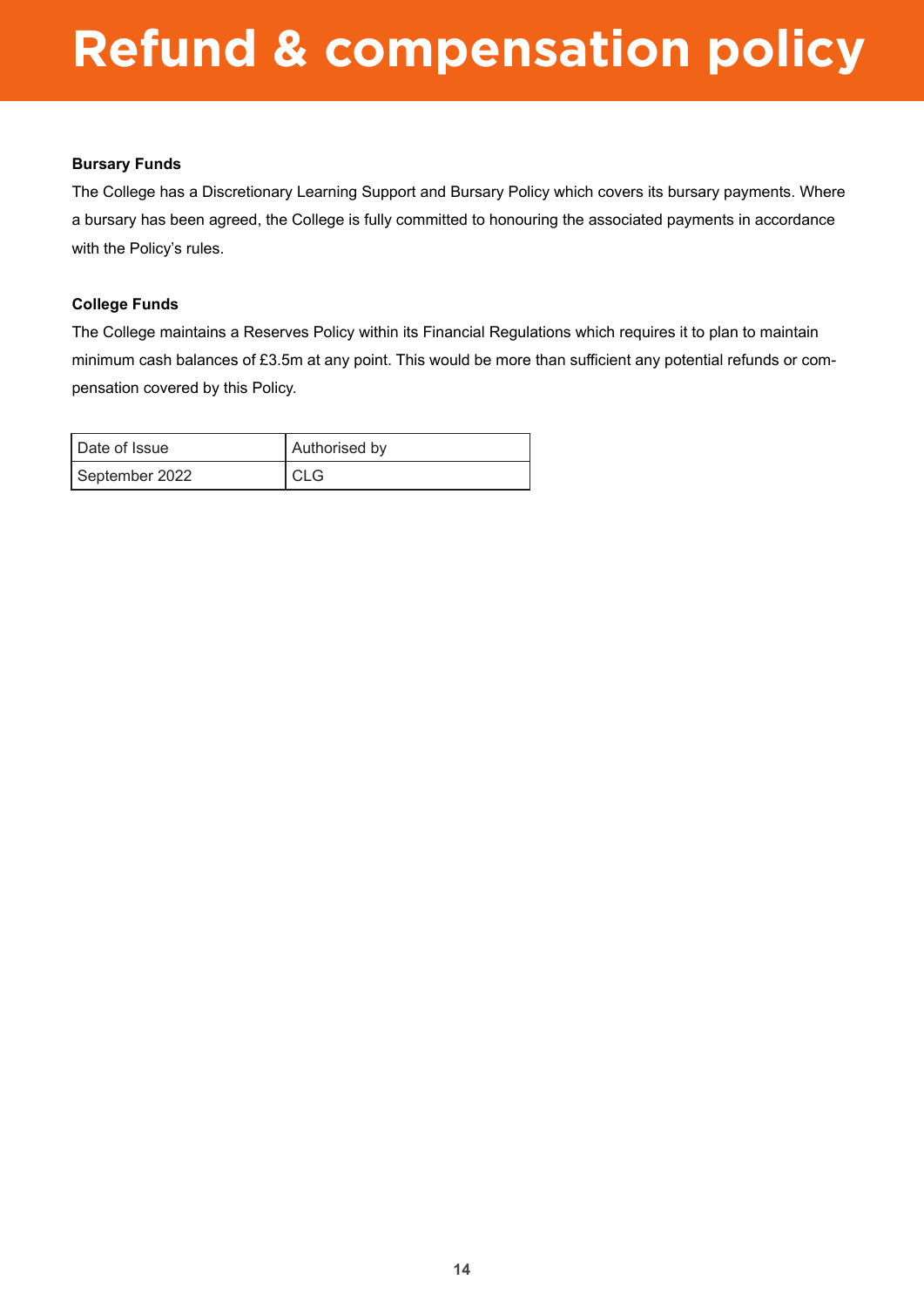#### **Section 4 Introduction**

The purpose of this document is to outline details of our tuition fee policy for the College's Higher Education students studying in the 2020/21 academic year. This policy is updated annually.

The College sets its fees in line with government policies and currently charges fees below the basic rate so that the cost of its courses are competitive and affordable for local students.

Choosing to study Higher Education at the College is a big decision and a great investment in your future. It is also a big financial investment, so it is important to be aware of the cost of tuition and other essential rules such as when fees must be paid, or when you might be entitled to a refund.

All students are personally liable for the payment of their fees relating to their studies, unless your offer letter expressly informs you otherwise. If payment is to be made by a third party, i.e. Student Finance England, employer or other sponsor, or by a parent or guardian, then it is the responsibility of the student to ensure this is arranged before any payments are due.

The College can provide advice and support if things go wrong or if students get into financial difficulties; our contact details and other useful information can be found at the end of this document.

#### **4.1 Fee information**

#### *Calculating tuition fees*

Tuition fees are payable for each year of a student's course. The level of tuition fee payable by a student will depend on:

- *Residential status;* whether a student is a Home/EU or international fee payer, the definition of which can be found at www.ukcisa.org.uk. Students are assessed for Home/EU fees status during the admissions process. The fee status will normally stay with the student for the remainder of their course and is not transferable between individuals
- *Course of study;* each course has an agreed fee. The College sets its fees annually in line with govern ment policies and guidelines and these are included within this policy. Some courses do attract a higher fee
- *Attendance;* the fee amount a student will pay may be reduced if they withdraw, suspend or defer their studies before the 100% fee liability point. The reduction in the fee will be based on the date of the change in relation to the College liability dates, for which see Section 4.4 below
- *Start date;* the fee payable will depend on the year that a student starts their studies

The fee payable by a student for 2021/22 will be included with their Offer (the formal offer of a place) and/or the Notification of Fees email sent to students shortly after registration.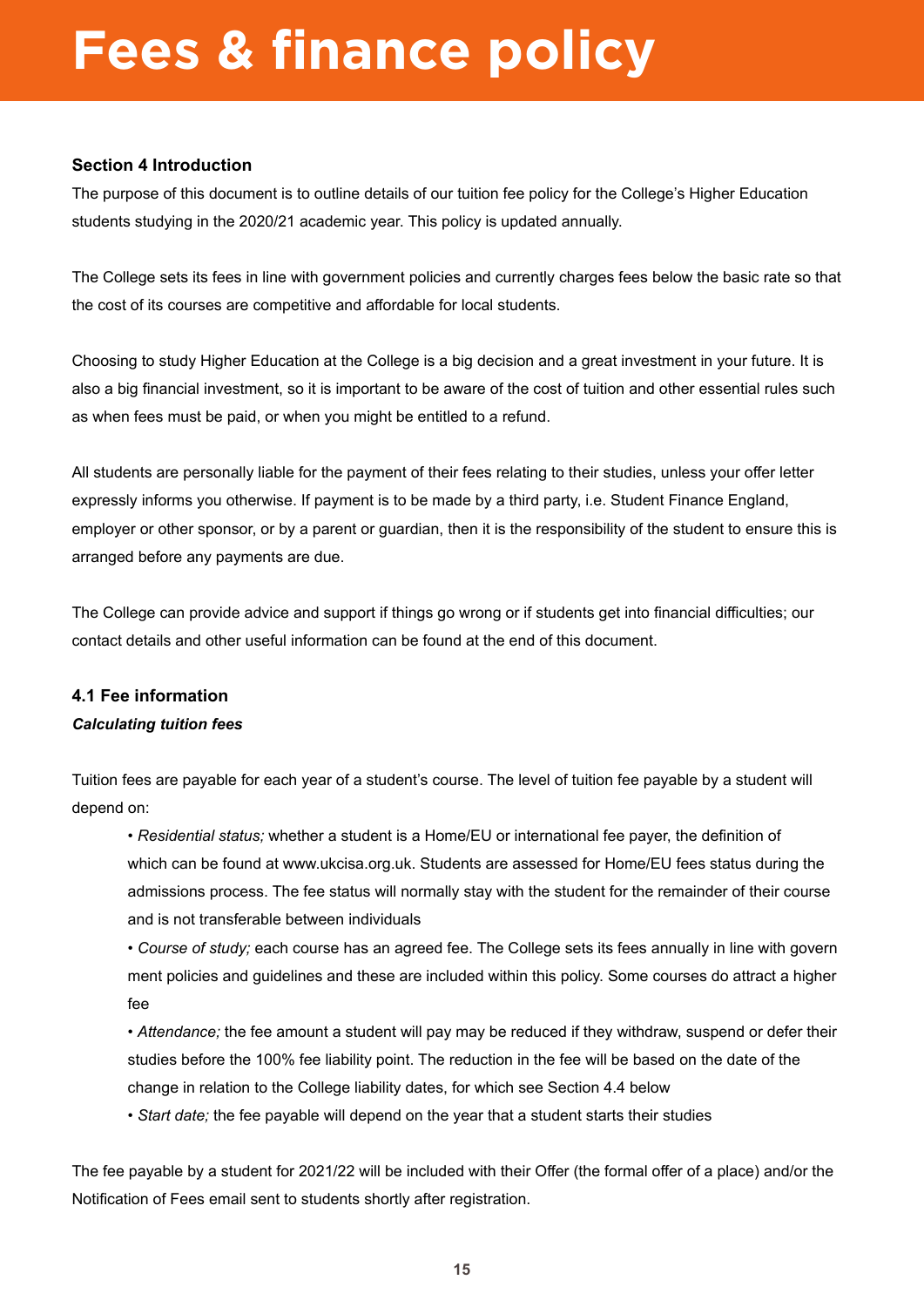#### **4.2 Residential status**

The assessment to decide whether a student will be classed as a Home/EU or international fee payer will depend on numerous factors such as:

- nationality
- immigration status in the UK/EEA\*
- where a student has been living
- what the student has been doing for the three years prior to the start of their course

Assessments of fee status are carried out during the admissions process and take into account the circumstances of each applicant. If the College is unable to determine the residential status of an applicant a questionnaire will be sent to the applicant requesting additional information.

Once fee status has been assessed it is not usually possible for this to be changed. If a student starts a **new** course, then the fee status can be re-assessed if circumstances have changed since the start of the original course.

\* The Government has confirmed that EU students commencing study in 2021/22 will no longer be able to access the same financial arrangements as Home students. They will no longer be entitled to home fee status or financial support from Student Finance England. Any EU students that commenced their studies prior to 1st January 2021, are excluded from this change and will retain their existing fee package for the duration of their course. However, there may be circumstances where the fee package will not be retained if a student transfers onto another course or changes their mode of study. Students are advised to check with Student Funding and Financial Support before making any changes. Further information and support regarding this change can be found from UKCISA.

#### **4.3 Other tuition related costs**

The College tries to keep any additional costs to a minimum. However, some courses do attract additional costs for activities such as field trips. Students are advised about any additional costs alongside their Offer. This will detail these costs and whether they are a mandatory or optional part of the course. for activities such as field trips. Students are advised about any additional costs alongside their Offer. This will detail these costs and whether they are a mandatory or optional part of the course.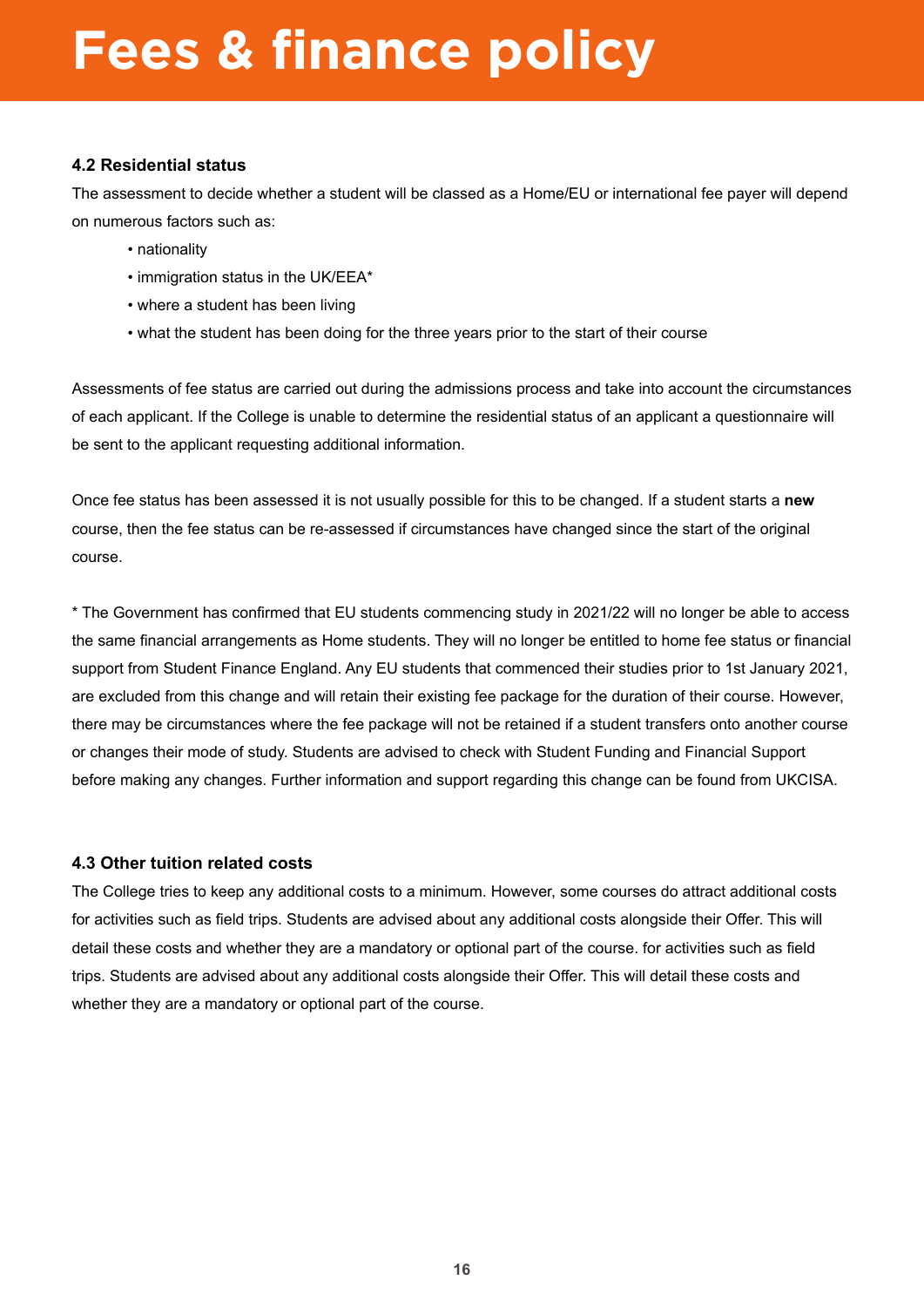#### **4.4 Fee liability dates**

Students become liable for each academic year's tuition fees once they enter into the Learning Agreement with the College. The fee liability points for HE at the college for 2021/22 are illustrated in the table below:

| <b>Student starting in Semester A on a University of Hertfordshire</b><br>or WHCG Higher National course  | <b>Amount due</b>    |  |  |
|-----------------------------------------------------------------------------------------------------------|----------------------|--|--|
| Prior to 4th October 2021                                                                                 | No fee liability     |  |  |
| From 4th October 2021                                                                                     | 25% of tuition fees  |  |  |
| 17th January 2022                                                                                         | 50% of tuition fees  |  |  |
| 18th April 2022                                                                                           | 100% of tuition fees |  |  |
| <b>Students starting in Semester B on a University of Hertfordshire</b><br>or WHCG Nigher National course | <b>Amount due</b>    |  |  |
| Prior to 31st January 2022                                                                                | No fee liability     |  |  |
| 31st January 2022                                                                                         | 25% of tuition fees  |  |  |
| 2nd May 2022                                                                                              | 50% of tuition fees  |  |  |
| 8th August 2022                                                                                           | 100% of tuition fees |  |  |
| Barnfield Students on University of Bedfordshire Cert Ed and<br><b>PCE programmes</b>                     | <b>Amount due</b>    |  |  |
| From 6th September 2021 *                                                                                 | 25% of tuition fees  |  |  |
| From 10th January 2022                                                                                    | 50% of tuition fees  |  |  |
| From 25th April 2022                                                                                      | 100% of tuition fees |  |  |
| <b>Barnfield Students on all other University of Bedfordshire</b><br>programmes                           | <b>Amount due</b>    |  |  |
| From 20th September 2021*                                                                                 | 25% of tuition fees  |  |  |
| From 10th January 2022                                                                                    | 50% of tuition fees  |  |  |
| From 25th April 2022                                                                                      | 100% of tuition fees |  |  |

\*N.B. 14 day cooling-off period from date of offer for students to withdraw with no financial liability. The 14 days cooling off period is 14 days from either the official start date of the course or the date the student completes registration and becomes Current (whichever is the later)

#### **4.5 University of Hertfordshire**

There is some scope for refunds to be paid, with this outlined in the College's Refund and Compensation Policy. Fees may be paid in one of the following three ways:

- Full payment of annual course fee at the start of each academic year
- Monthly Direct Debits payable in equal installments (or as near equal as practicable) across the duration of the course
- A loan from the Student Loan Company

#### **4.6 University of Bedfordshire**

Tuition Fee Liability for self-funding or (non-SFE) students:

Within 8 weeks from start date of course =  $65\%$  of the full tuition fee\*

After 8 weeks from start date of course = 100% of the full tuition fee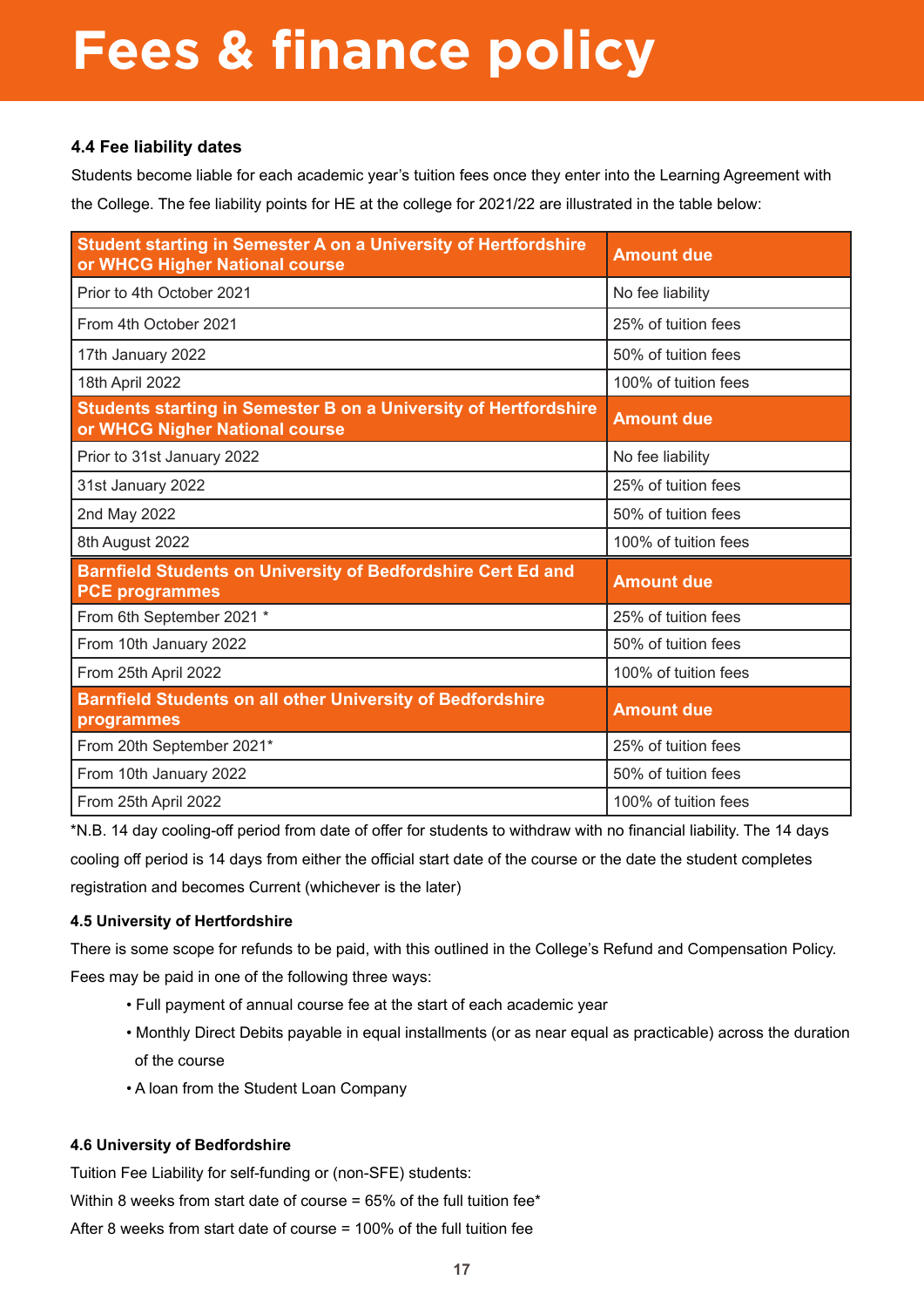#### **4.7 Payment of tuition fees**

Students who are eligible and have applied for a Tuition Fee Loan will have their fees paid directly to the College by the Student Loans Company. For all other students, tuition fees must be paid in line with the liability dates outlined in Section 4.4.

The Student Loans Company will make the first payment directly to the student once they have fully registered onto their course, provided that their application is fully approved and the declaration has been returned. The second and third payments will be made four and seven months after the course start date respectively. If an employer or other sponsor is paying the tuition fees the student will need to provide a completed and signed sponsor form at enrolment. **The student, unless your offer letter expressly informs you otherwise, will be liable for the fees if they do not provide the form or if the sponsor does not pay the fees.** Fees can be paid credit card, debit card or cash (pounds sterling).

#### **4.8 Sanctions for non-payment of tuition fees**

The College provides information, advice and support to students who find themselves in financial difficulty or have had their funding delayed. Further details can be found on the College's website or through visiting Student Support..

The College encourages any student unable to pay their tuition fees to contact the College's Student Administration team to discuss a payment plan or alternative sources of funding as early as possible.

However, if a student has not paid the applicable instalment of their tuition fees within 28 days of the liability date, or has not made alternative arrangements which are acceptable to the College, the College may (without affecting any other right or remedy available to it do one or more of the following:

- (i) withdraw the facilities of the College intranet, which will prevent the student from accessing course material, submitting assignments or registering for award ceremonies
- (ii) withdraw the student from their course
- (iii) bar the student from returning in the following year
- (iv) bar the student from attending his/her graduation ceremony

The College may also take more formal steps to recover any unpaid tuition fees, such as engaging a debt collection agency and/or commencing legal proceedings. If it does so, the College reserves the right to require the student to pay in addition any costs and expenses (including legal costs) reasonably incurred by the College in recovering the unpaid sums. The College also reserves the right to charge the student interest on the unpaid sums on a daily basis at an annual interest rate of 2% above the base lending rate of Lloyds Bank plc until all outstanding sums and interest are paid.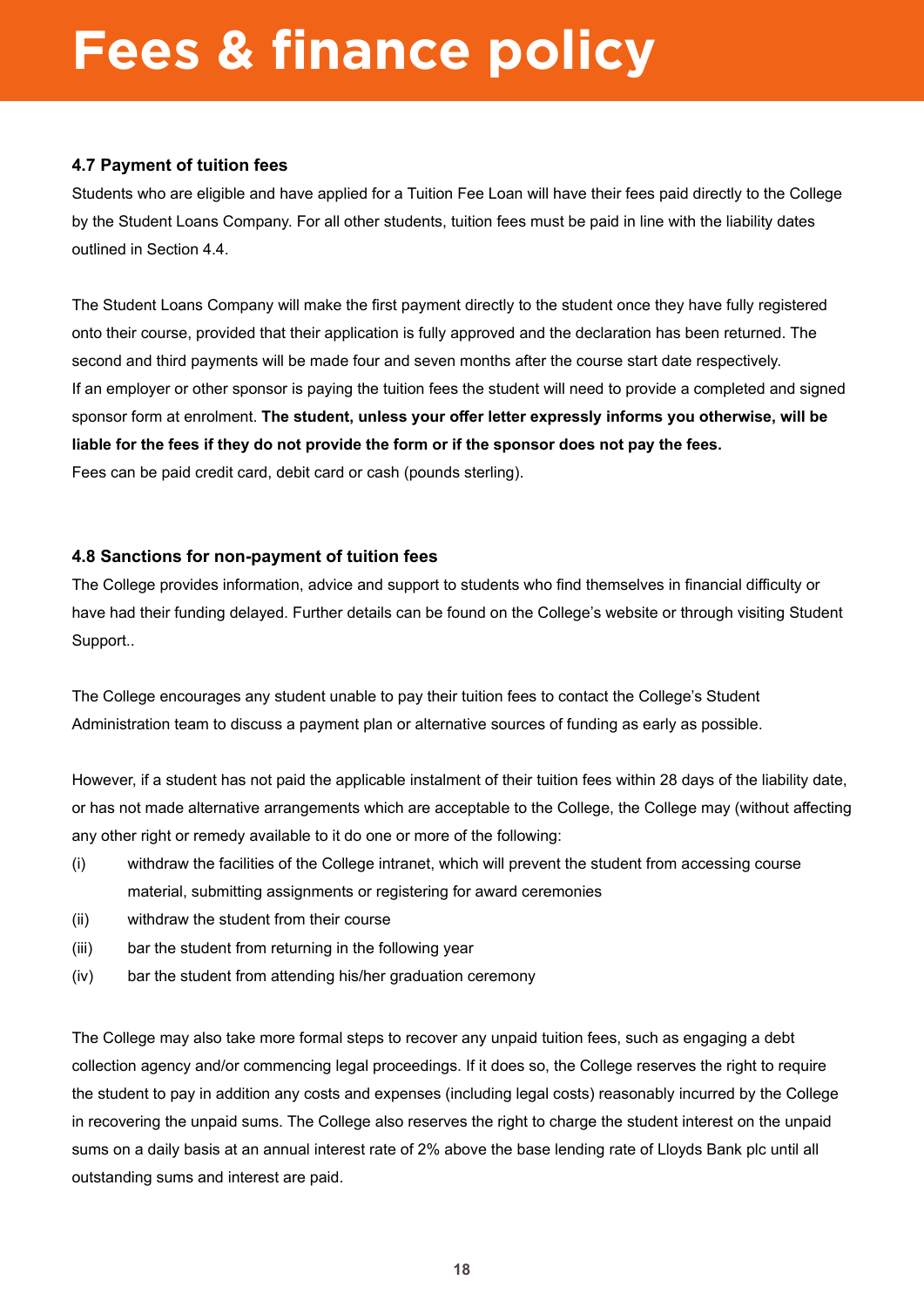The College will withhold examination results from students in debt, but may issue such results in non-standard format to enable students to undertake any referred/deferred assessment. The College will not normally bar the student from attending resit examinations, provided that arrangements have been made with Student Finance to pay the fee or other debt.

Any sanctions will be lifted as soon as the student's debt has been cleared in full.

Students who have withdrawn or applied to suspend their studies will still be contacted to pay any outstanding debt. Students will not be entitled to resume their studies or apply to study a new course until all outstanding debt has been cleared in full.

#### **4.9 When tuition fees change**

The fees contained in this document are those that have been set for the 2020/21 academic year.

Please note that the fees set for future academic years may be higher. The College will determine fees in accordance with the following:

- Tuition fees are fixed for the duration of the course at the amounts contained in this document and will not therefore be subject to annual increases. Except for,
	- New students, or for current students\* who start a new course, or change their mode of study, the fees for their first academic year will be as published by the College at the relevant time
- For current students\* who remain on the same course and mode of study (part time or full time), there will be no increase in fees
- Please also note that VAT is not currently charged on tuition fees. If in future the College is required to charge VAT (or some other tax) on tuition fees, this amount will be added to fees in addition to any of the increases referred to above

*\* "current student" means a student who is registered with the College in the 2020/21 academic year.*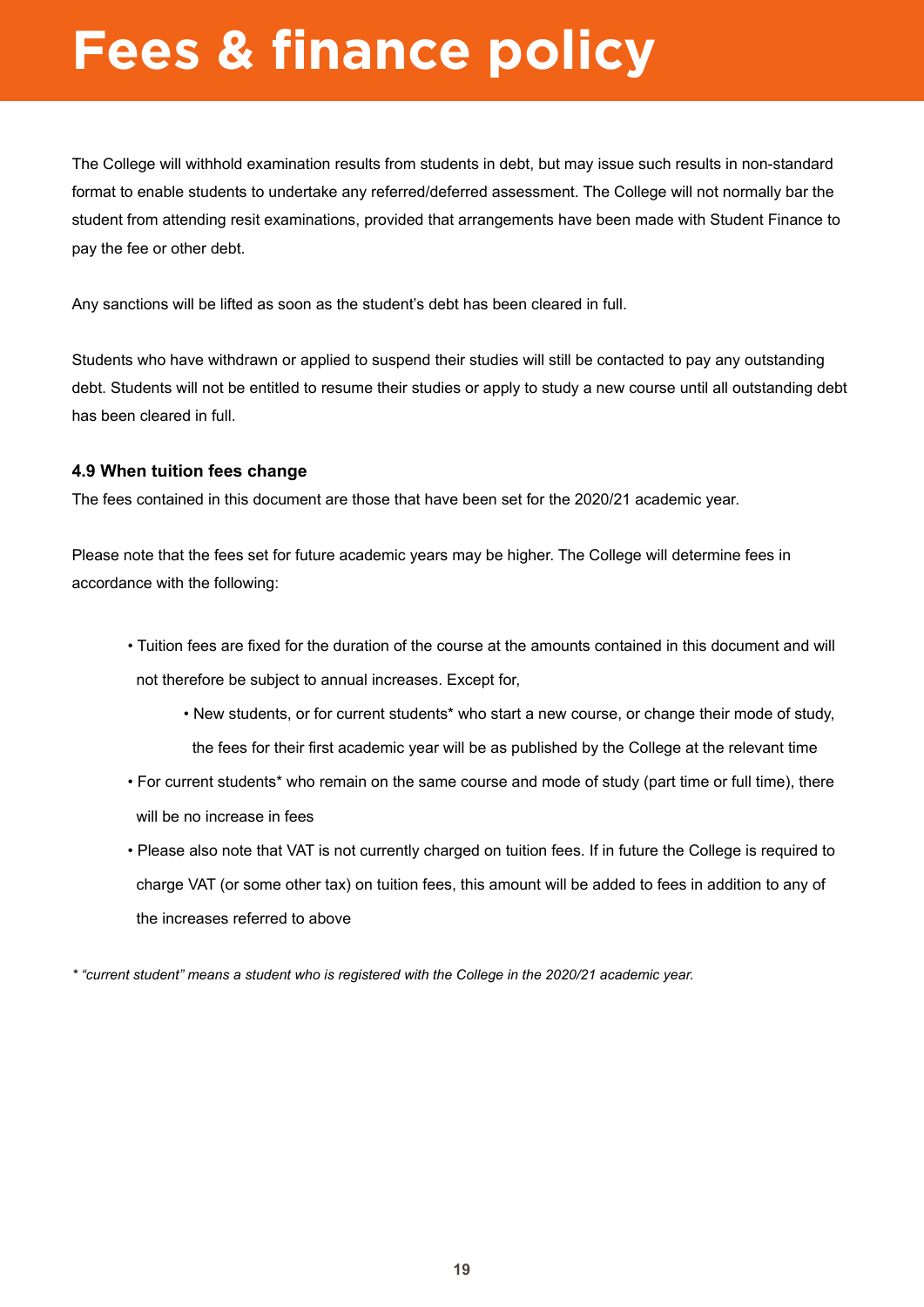#### **4.10 When there is a material change to a course or a course is discontinued**

In accordance with Office for Students' requirements, the college has developed a Student Protection Plan: *https://www.westherts.ac.uk/about-us/key-documents/student-protection-plan/* which aims to minimise the impact on students of any material change or discontinuance of a course.

The Student Protect Plan for the University of Hertfordshire and the University of Bedfordshire can be found here: University of Hertfordshire: *https://www.herts.ac.uk/study/your-offer-package*  University of Bedfordshire: *https://www.beds.ac.uk/howtoapply/money/policy/*

The College may sometimes make changes to a course, or occasionally even discontinue a course.

If a student is not happy with a change to a course (which may include the discontinuation of an individual module), the student may choose to leave the course, in which case the student will need to complete a Withdrawal Form as outlined in Section 1.11 below. The student's fee liability (which may include an entitlement to a partial refund) will then normally be calculated in the same way as in Section 4.11, i.e. the fee will be based on the date of receipt of the Withdrawal Form in comparison to the fee liability date. However, in the unlikely event of a change (or module discontinuation) that is likely to have a serious adverse effect on the student (for example, by prejudicing their future choice of career), the College will consider their fee liability on a case by case basis.

If a student's course is discontinued before they have completed their course (ie so that the student is not "taught out"), and if none of the alternative arrangements offered by the College are acceptable to the student, the College will refund the student's fees for their final year (or part year) of study on the course.

#### **4.11 Implications for students who withdraw, etc.**

Students will be liable for their tuition fees for the entire year of study unless they formally notify the College that they wish to withdraw, defer, or apply for a suspension of their studies.

Withdrawing from a course is a big decision and students are advised to seek as much advice as possible before taking this step. A student who withdraws will, subject to the College's Refund and Compensation Policy, ordinarily remain liable for fees up to and including the fee liability point indicated in section 2.4 above.

The College will contact students who are entitled to a refund within 28 days of receiving the completed Withdrawal Form. Where fees have been paid by way of tuition fee loan, the College will contact Student Finance England (or other UK funding body) to advise them of the change which will also impact on the student's maintenance entitlement.

If a student requests to suspend their studies, the quantum of the fee liability remains the same, but is deferred to when their studies subsequently resume.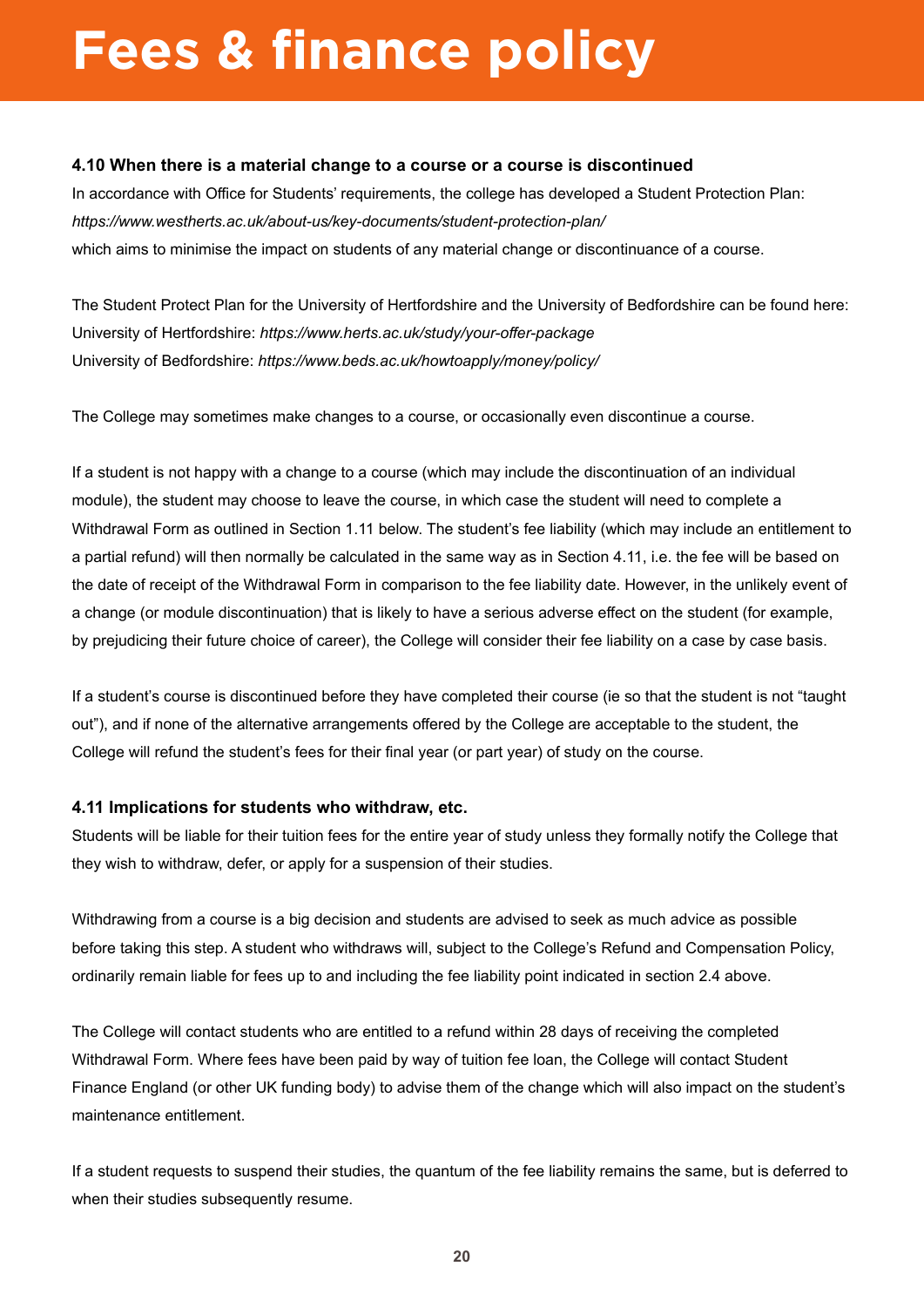#### **4.12 Fees for 2021/22**

Fees vary dependent upon the academic year in which the student began the course:

#### *Full time & Part time Home/EU Fees – Standard Courses*

| <b>Provision</b>                                                                                                                                   | If you started<br>in 2018/9 | If you started<br>in 2019/20 or<br>2020/21 | If you started in<br>2021/22 |  |
|----------------------------------------------------------------------------------------------------------------------------------------------------|-----------------------------|--------------------------------------------|------------------------------|--|
| Foundation/Extended Degree (in partnership<br>with University of Hertfordshire)                                                                    | £6,165                      | £6,165                                     | £6,165                       |  |
| HND (except Music)                                                                                                                                 | £4,500                      | £6,165                                     | £6,165                       |  |
| HNC/D (Barnfield)                                                                                                                                  | £4,900                      | £6,165                                     | £6,165                       |  |
| <b>HND Music</b>                                                                                                                                   | £4,680                      | £6,165                                     | £6,165                       |  |
| Foundation Degrees/Certificate in Education/<br>Professional Graduate Certificate in Education<br>(in partnership with University of Bedfordshire) | £6,000                      | £6,165                                     | £6,165                       |  |

All Channel Island students entering Higher Education for the first time in 2021/22 or commencing a new course will be subject to this new fee regime and will be considered as Home/EU students as above.

Returning Channel Island students' fees will be dependent upon the fees set by the appropriate authority at that time.

Isle of Man - *[https://www.gov.im/categories/education-training-and-careers/student-awards/what-is-the-tuition-fee](https://www.gov.im/categories/education-training-and-careers/student-awards/what-is-the-tuition-fee-loan/)[loan/](https://www.gov.im/categories/education-training-and-careers/student-awards/what-is-the-tuition-fee-loan/)*

Guernsey - *<https://www.gov.gg/studentfinance>*

Jersey - *[http://www.gov.je/Working/Careers/16To19YearOlds/EnteringHigherEducation/FinancingHigherEduca](http://www.gov.je/Working/Careers/16To19YearOlds/EnteringHigherEducation/FinancingHigherEducationCourses/Pages/index.aspxhttps://www.gov.im/categories/education-training-and-careers/student-awards/what-is-the-tuition-fee-loan/)[tionCourses/Pages/index.aspx](http://www.gov.je/Working/Careers/16To19YearOlds/EnteringHigherEducation/FinancingHigherEducationCourses/Pages/index.aspxhttps://www.gov.im/categories/education-training-and-careers/student-awards/what-is-the-tuition-fee-loan/)*

Date of Issue **Authorised by** September 2021 | CLG